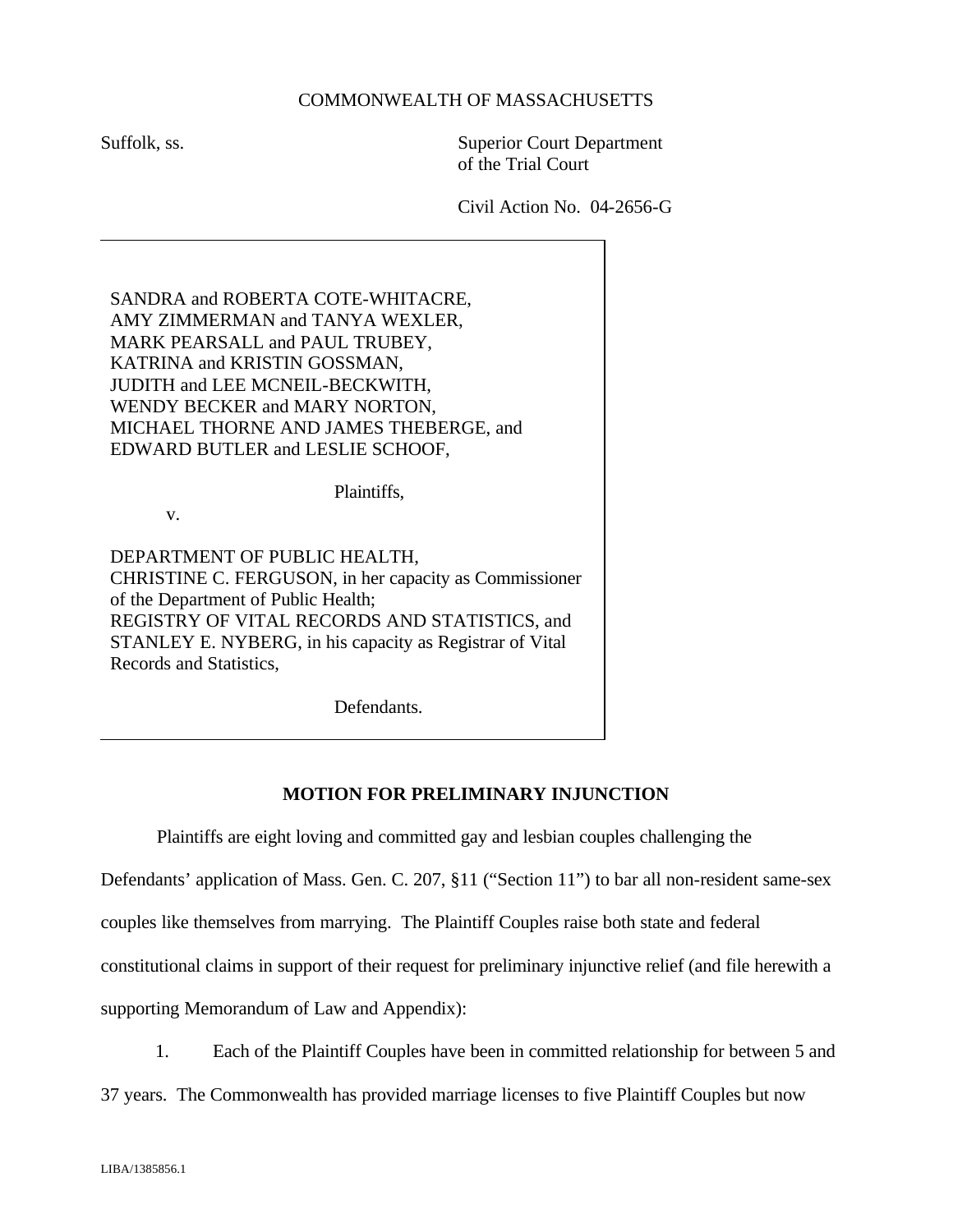publicly questions the validity of those marriages. In addition, municipal clerks denied marriage licenses to the three remaining Plaintiff Couples after Attorney General Reilly demanded, under threat of legal sanction, that all municipalities apply Section 11 to bar all non-resident gays and lesbians from marrying in the Commonwealth.

2. Every day the Defendants deny marriage rights and the validity of the Plaintiff Couples' completed marriages under the auspices of Section 11 is a day that violates the Plaintiff Couples' rights under the Massachusetts Constitution and the Privileges and Immunities Clause of the Federal Constitution (U.S. Constit. art. 4, §2). Without the requested preliminary injunction, the Plaintiff Couples will suffer on-going violation of their constitutional rights and irreparable harm.

3. There is no rational basis for the Defendants' reliance upon Section 11 to deny marriage rights to the Plaintiffs Couples in light of *Goodridge v. Dep't. of Pub. Health*, 440 Mass. 309 (2003) and its progeny. The Defendants' reliance upon Section 11's incorporation of the discriminatory marriage laws of sister States does not make the Department's present denial of these marriage rights any more rational under Massachusetts law. Moreover, the Defendants' selective enforcement of this law to bar only marriages by gays and lesbians, and the racial animus associated with Section 11's enactment combine to raise further questions about the law's legitimacy in the aftermath of *Goodridge*.

4. Moreover, Section 11's distinction between the marital rights of residents and nonresidents runs afoul of the Privileges and Immunities Clause of the United States Constitution (U.S. Const. Art. IV, § 2). However, the Commonwealth lacks a substantial justification for its discrimination between nonresident same-sex couples and resident same-sex couples and cannot demonstrate a substantial relationship between its discrimination and any purported justifications for Section 11's application here.

2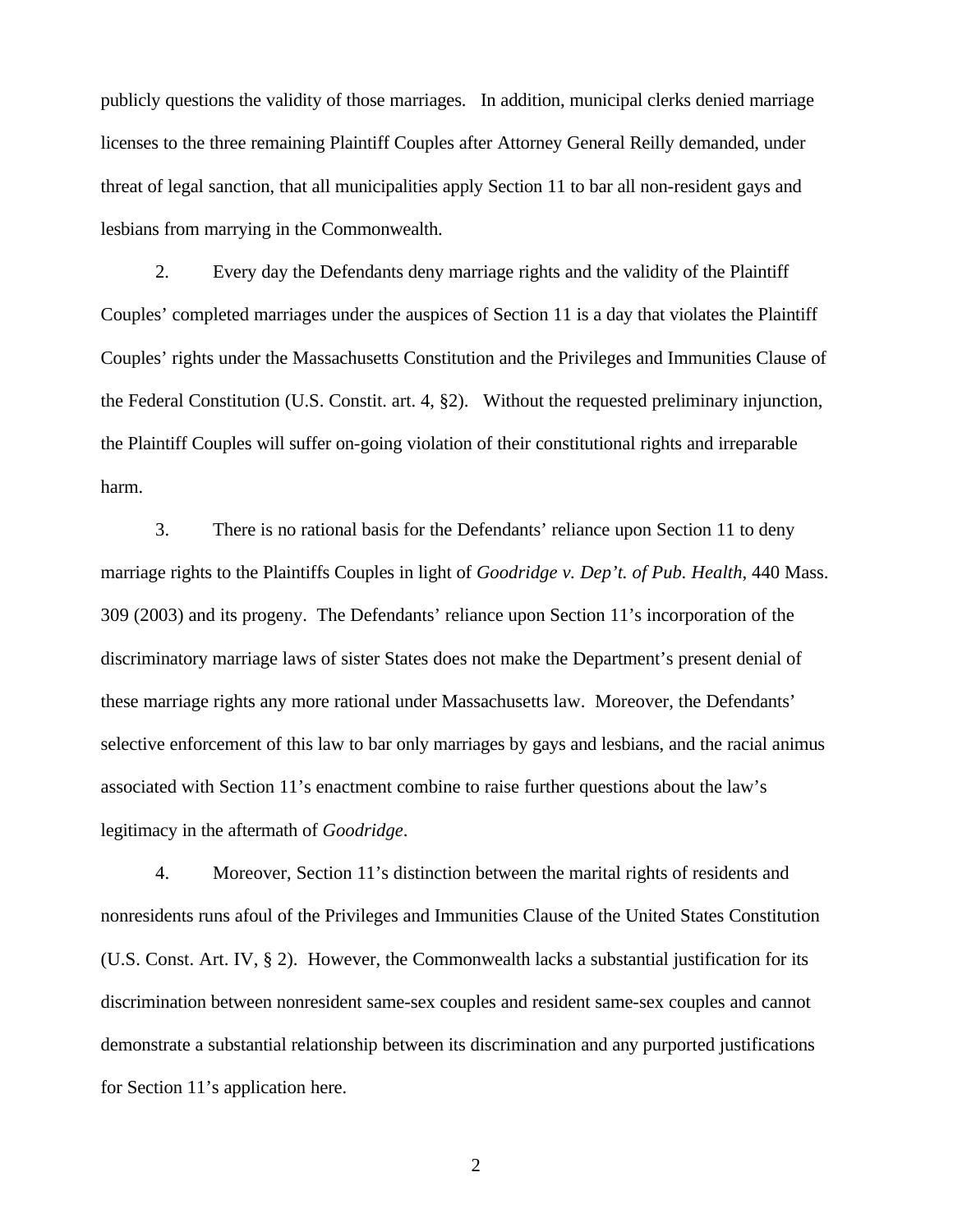- 5. By way of preliminary relief, the Plaintiff Couples seek:
	- (i) a declaration that Section 11 is unconstitutional as applied to nonresident same-sex couples;
	- (ii) a preliminary order enjoining the Defendants from enforcing Section 11 with respect to non-resident same-sex couples;
	- (iii) a preliminary order requiring the Defendants to process and index non-resident same-sex couples' marriage applications in the ordinary course; and
	- (iv) such other and further relief as this Court may deem just and proper.

WHEREFORE, the Plaintiff Couples request that this Court grant their Motion for a

Preliminary Injunction.

Respectfully submitted,

## **PLAINTIFF COUPLES**

By their Counsel,

Michele E. Granda, BBO # 564413 Mary L. Bonauto, BBO # 549967 Bennett H. Klein, BBO # 550702 Karen L. Loewy, BBO # 647447 Gay & Lesbian Advocates & Defenders 30 Winter Street, Suite 800 Boston, MA 02108 617-426-1350

\_\_\_\_\_\_\_\_\_\_\_\_\_\_\_\_\_\_\_\_\_\_\_\_\_\_\_\_\_\_

Kenneth J. Parsigian, BBO # 550770 William E. Stern, BBO # 633238 Abigail K. Hemani, BBO # 650721 GOODWIN PROCTER LLP Exchange Place Boston, Massachusetts 02109

Dated: June \_\_, 2004 (617) 570-1000